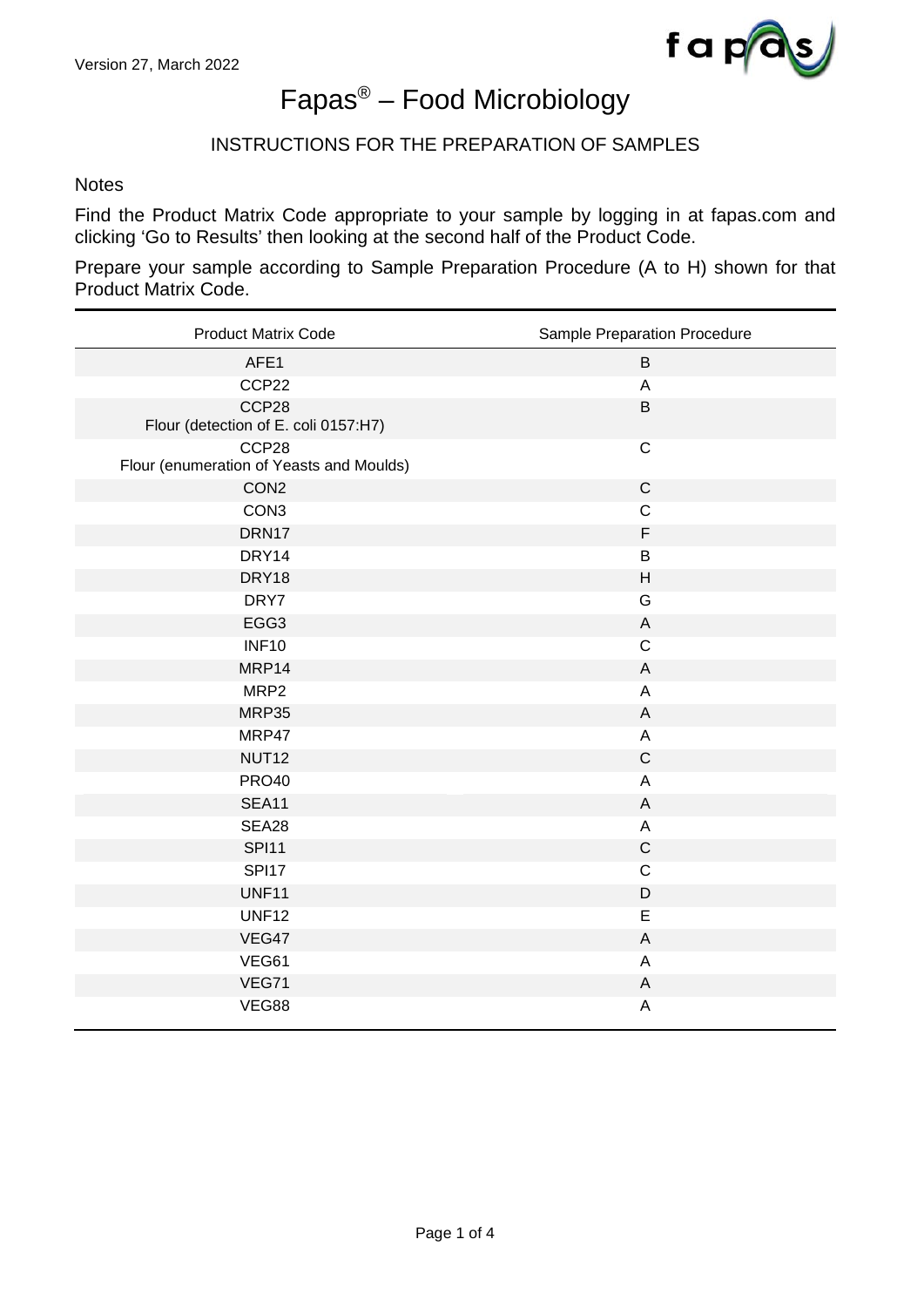

## INSTRUCTIONS FOR THE PREPARATION OF SAMPLES

## **Procedure A**

**Beef, Chicken, Meat, Fish, Herbs (parsley), Egg, Salad, Rice, Mixed vegetables, Sprouting Seeds and Lettuce and Ready To Eat (RTE) Meal**

These samples require a **rehydration** stage before you start the analysis.

**TREAT EACH SAMPLE AS A WHOLE – DO NOT SUB-SAMPLE and ensure you rinse the container thoroughly.**

For each sample for an **ENUMERATION test:** add 10 ml (+/- 0.2 ml) buffered peptone water at room temperature.

Important Note: this gives you a sample which is equivalent to 10 g of a routine sample.

For each sample for a **DETECTION test EXCEPT for** *Vibrio parahaemolyticus***:**  add 20 ml (+/- 0.2 ml) buffered peptone water at room temperature. Important Note: this gives you a sample which is equivalent to 25 g of a routine sample.

For each sample for a **DETECTION test ONLY for** *Vibrio parahaemolyticus:* add 20 ml (+/- 0.2 ml) **ASPW** (Alkaline Saline Peptone Water) or equivalent at room temperature.

Important Note: this gives you a sample which is equivalent to 25 g of a routine sample.

Then:

- Gently invert the sample a few times to aid rehydration.
- Leave the sample to stand at room temperature for 30 minutes (+/- 2minutes).

The sample is now ready to test using your usual procedure.

## **Procedure B**

**Flour (detection of** *E. coli* **0157:H7), Milk Powder and Animal Feed Test Materials**

These samples require a **resuscitation** stage before you start the analysis.

### **TREAT EACH SAMPLE AS A WHOLE – DO NOT SUB-SAMPLE and ensure you rinse the container thoroughly.**

Add the sample to the blender / homogeniser bag.

For each sample for an **ENUMERATION test:** add 90 ml (+/- 2 ml) of your usual diluent at room temperature, rinsing the sample container with part of the diluent. Important Note: this makes a 1/10 dilution.

For each sample for a **DETECTION test**: add 225 ml (+/- 5 ml) of your usual pre-enrichment / enrichment broth at room temperature, rinsing the sample container with part of the broth.

Important Note: this makes a 1/10 dilution.

Then:

• Leave the sample to stand at room temperature for 30 minutes  $(+/- 2$  minutes).

The sample is now ready to test using your usual procedure.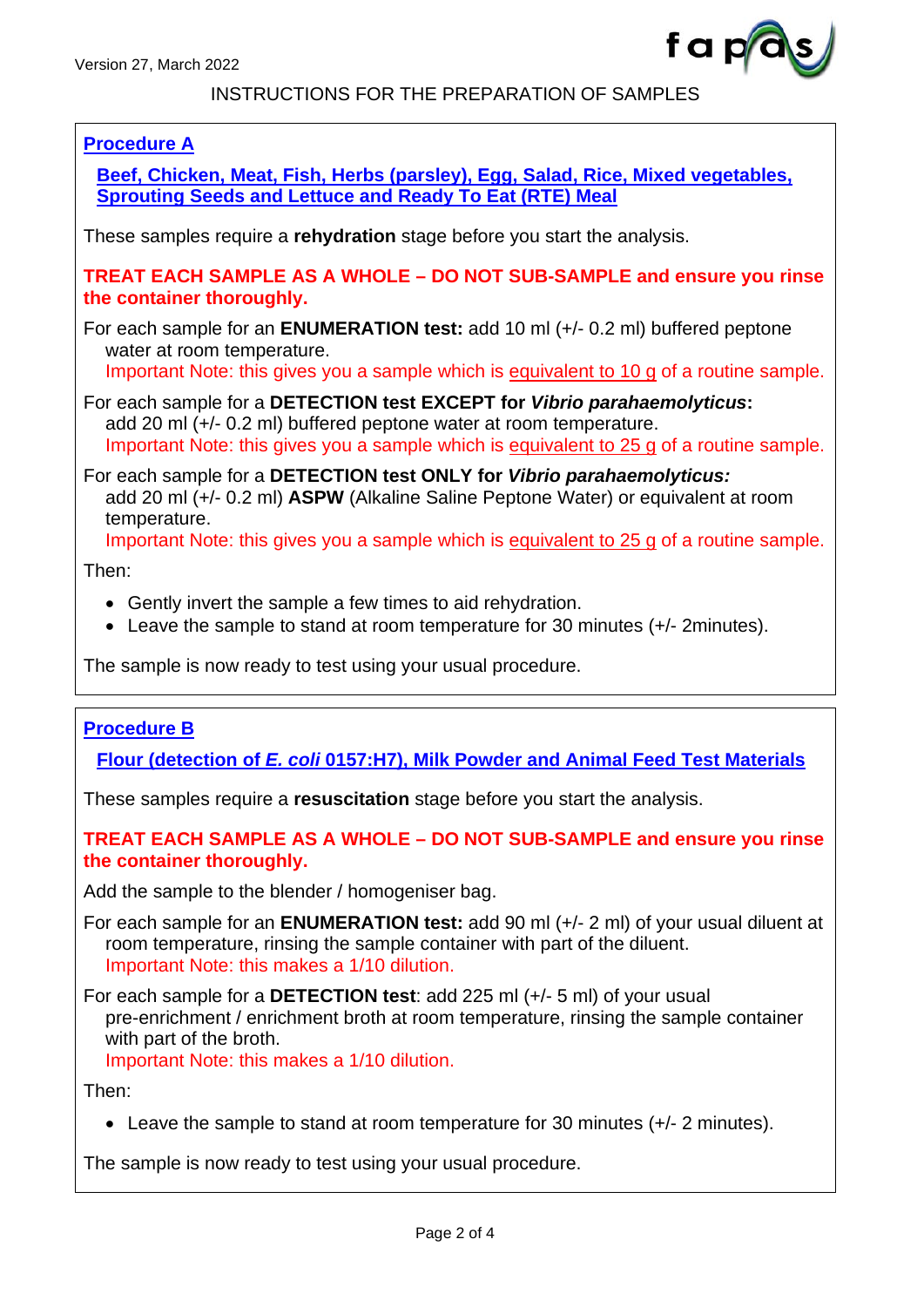

## **Procedure C**

**Flour (enumeration of Yeasts and Moulds), Ground Pepper, Chocolate, Chocolate Powder, Spices, Peanuts and Infant Formula**

These samples can be analysed without any special preparation.

**TREAT EACH SAMPLE AS A WHOLE – DO NOT SUB-SAMPLE and ensure you rinse the container thoroughly.**

For each sample for an **ENUMERATION test** OR a **DETECTION test.**

The sample is ready to test using your usual procedure.

### **Procedure D**

**Swab (Sponge) for Detection and Enumeration**

**TREAT EACH SAMPLE AS A WHOLE – DO NOT SUB-SAMPLE and ensure you rinse the container thoroughly.**

Add 10 ml (+/- 0.2 ml) buffered peptone water at room temperature directly to the sponge in the container.

Then:

• Leave the sample to stand at room temperature for 30 minutes  $(+/- 2$  minutes).

The sample is now ready to test using your usual procedure.

## **Procedure E**

**Swab (Cotton)**

## **TREAT EACH SAMPLE AS A WHOLE – DO NOT SUB-SAMPLE and ensure you rinse the container thoroughly.**

Add 10 ml (+/- 0.2 ml) buffered peptone water at room temperature to the sample and vortex thoroughly for 30 seconds.

Then:

- Leave the sample to stand at room temperature for 30 minutes (+/- 2 minutes) to rehydrate.
- Vortex the sample for 10 seconds.

The sample is now ready to test using your usual procedure.